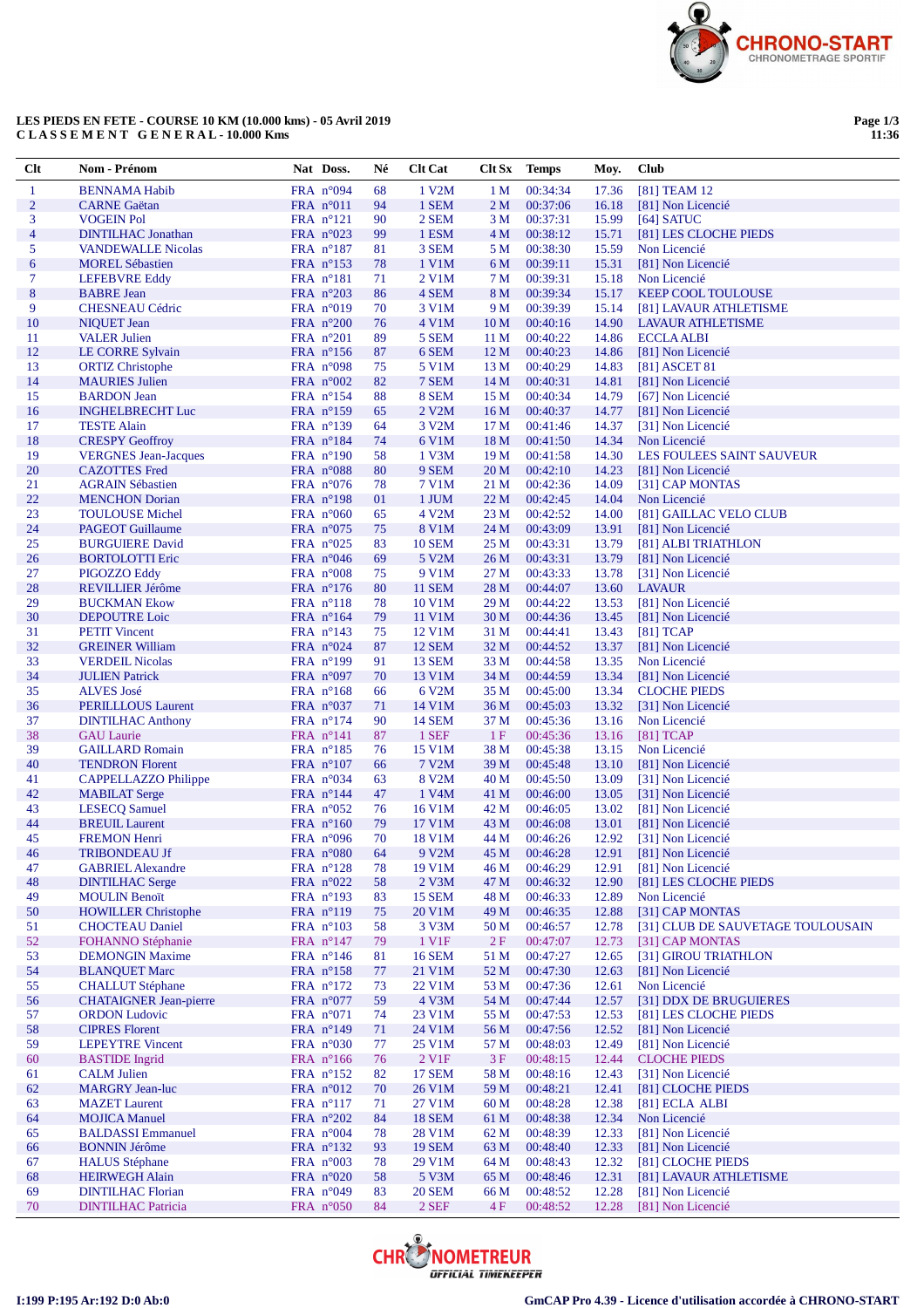

## **LES PIEDS EN FETE - COURSE 10 KM (10.000 kms) - 05 Avril 2019 C L A S S E M E N T G E N E R A L - 10.000 Kms**

| $Cl$ t     | Nom - Prénom                                        | Nat Doss.                                | Né       | <b>Clt Cat</b>                      | Clt Sx Temps            |                      | Moy.           | <b>Club</b>                                         |
|------------|-----------------------------------------------------|------------------------------------------|----------|-------------------------------------|-------------------------|----------------------|----------------|-----------------------------------------------------|
| 71         | <b>MONTIGNY Mael</b>                                | FRA $n^{\circ}$ 135                      | 85       | <b>21 SEM</b>                       | 67 M                    | 00:49:02             | 12.24          | [31] Non Licencié                                   |
| 72         | <b>FONTES Michel</b>                                | FRA $n^{\circ}173$                       | 65       | 10 V2M                              | 68 M                    | 00:49:07             | 12.22          | Non Licencié                                        |
| 73         | <b>CAUX Cedric</b>                                  | FRA $n^{\circ}089$                       | 79       | 30 V1M                              | 69 M                    | 00:49:10             | 12.21          | [31] Non Licencié                                   |
| 74         | <b>MOREAU Jimmy</b>                                 | FRA $n^{\circ}055$                       | 78       | 31 V1M                              | 70 M                    | 00:49:17             | 12.18          | [81] Non Licencié                                   |
| 75         | <b>BROILLIARD Philippe</b>                          | FRA $n^{\circ}102$                       | 77       | 32 V1M                              | 71 M                    | 00:49:19             | 12.17          | [81] Non Licencié                                   |
| 76<br>77   | <b>BOSCARIOL Rolland</b><br><b>COUGOT</b> Gina      | FRA n°087<br>FRA $n^{\circ}078$          | 52<br>75 | 6 V3M<br>3 V1F                      | 72 M<br>5 F             | 00:49:31<br>00:49:31 | 12.12<br>12.12 | [81] LAVAUR ATHLETISME<br>[81] LAVAUR ATHLETISME    |
| 78         | <b>DELMAS</b> David                                 | FRA $n^{\circ}186$                       | 66       | 11 V2M                              | 73 M                    | 00:49:37             | 12.09          | Non Licencié                                        |
| 79         | <b>CHAPPOUX Sylvain</b>                             | FRA $n^{\circ}053$                       | 72       | 33 V1M                              | 74 M                    | 00:49:39             | 12.09          | [31] Non Licencié                                   |
| 80         | <b>INSA Dantio</b>                                  | FRA $n^{\circ}151$                       | 69       | 12 V <sub>2</sub> M                 | 75 M                    | 00:49:43             | 12.07          | [81] TEAM INSA                                      |
| 81         | <b>NOUGAROLIS Pascal</b>                            | FRA $n^{\circ}027$                       | 74       | 34 V1M                              | 76 M                    | 00:49:46             | 12.06          | [81] Non Licencié                                   |
| 82         | <b>RIGAUD Alain</b>                                 | FRA $n^{\circ}167$                       | 50       | 7 V3M                               | 77 M                    | 00:49:57             | 12.01          | Non Licencié                                        |
| 83         | <b>PLANCY Chantal</b>                               | FRA $n^{\circ}169$                       | 75       | 4 V1F                               | 6 F                     | 00:50:01             | 12.00          | <b>CLOCHE PIEDS</b>                                 |
| 84         | <b>ROBIQUET Philippe</b>                            | FRA $n^{\circ}058$                       | 72       | 35 V1M                              | 78 M                    | 00:50:10             | 11.96          | [31] Non Licencié                                   |
| 85         | <b>JACQUOT</b> Denis                                | FRA $n^{\circ}009$                       | 66       | 13 V <sub>2</sub> M                 | 79 M                    | 00:50:12             | 11.96          | [81] Non Licencié                                   |
| 86         | <b>MULLEBROUCK Jean</b>                             | FRA $n^{\circ}165$                       | 50       | 8 V3M                               | 80 M                    | 00:50:17             | 11.94          | Non Licencié                                        |
| 87<br>88   | <b>LANCIEN Remi</b><br><b>BOSC</b> Jerome           | FRA $n^{\circ}085$<br>FRA $n^{\circ}044$ | 64<br>70 | 14 V <sub>2</sub> M<br>36 V1M       | 81 M<br>82 M            | 00:50:18<br>00:50:21 | 11.93<br>11.92 | [44] SAINT SEBASTIEN SUR LOIRE<br>[81] Non Licencié |
| 89         | <b>PUNTIS Maxime</b>                                | FRA $n^{\circ}070$                       | 80       | <b>22 SEM</b>                       | 83 M                    | 00:50:32             | 11.87          | [81] LAVAUR ATHLETISME                              |
| 90         | <b>DUFAU Denis</b>                                  | FRA $n^{\circ}155$                       | 67       | 15 V2M                              | 84 M                    | 00:50:51             | 11.80          | [82] Non Licencié                                   |
| 91         | <b>BESSIERE Philippe</b>                            | FRA $n^{\circ}125$                       | 70       | 37 V1M                              | 85 M                    | 00:50:56             | 11.78          | [81] Non Licencié                                   |
| 92         | <b>GOUZY</b> Christophe                             | FRA $n^{\circ}017$                       | 69       | 16 V2M                              | 86 M                    | 00:51:23             | 11.68          | [81] CLOCHE PIEDS                                   |
| 93         | <b>RECARTE Laurent</b>                              | FRA $n^{\circ}092$                       | 68       | 17 V2M                              | 87 M                    | 00:51:41             | 11.61          | [81] Non Licencié                                   |
| 94         | <b>DEFRESNE Olivier</b>                             | FRA $n^{\circ}109$                       | 81       | 23 SEM                              | 88 M                    | 00:51:48             | 11.59          | [81] Non Licencié                                   |
| 95         | <b>SALLES</b> Stephane                              | FRA $n^{\circ}105$                       | 85       | <b>24 SEM</b>                       | 89 M                    | 00:51:48             | 11.58          | [81] Non Licencié                                   |
| 96         | RIZZI Céline                                        | FRA $n^{\circ}130$                       | 73       | 5 V1F                               | 7 F                     | 00:51:49             | 11.58          | [81] LES CLOCHE PIEDS                               |
| 97<br>98   | <b>GOMEZ Chantal</b>                                | FRA $n^{\circ}099$                       | 75       | 6 V1F                               | 8F                      | 00:51:49             | 11.58          | [81] Non Licencié                                   |
| 99         | <b>TIBBAL Christophe</b><br><b>VERLAINE Lilian</b>  | FRA $n^{\circ}021$<br>FRA $n^{\circ}122$ | 67<br>70 | 18 V2M<br>38 V1M                    | 90 M<br>91 M            | 00:51:56<br>00:51:58 | 11.56<br>11.55 | [81] CLOCHE PIEDS<br>[81] ECLA ALBI                 |
| 100        | ROSSIGNOL AZÉMA Sabine                              | FRA $n^{\circ}204$                       | 81       | 3 SEF                               | 9F                      | 00:52:15             | 11.49          | [81] Non Licencié                                   |
| 101        | <b>LOPES</b> Fernand                                | FRA $n^{\circ}106$                       | 59       | 9 V3M                               | 92 M                    | 00:52:24             | 11.45          | [81] LAVAUR ATHLETISME                              |
| 102        | <b>GUILLEMOT Francois</b>                           | FRA $n^{\circ}026$                       | 60       | 19 V2M                              | 93 M                    | 00:52:32             | 11.42          | [81] CLOCHE PIEDS                                   |
| 103        | <b>BLESS Mathieu</b>                                | FRA $n^{\circ}083$                       | 73       | 39 V1M                              | 94 M                    | 00:52:36             | 11.41          | [81] Non Licencié                                   |
| 104        | <b>RICARD Jean-claude</b>                           | FRA $n^{\circ}016$                       | 59       | 10 V3M                              | 95 M                    | 00:52:42             | 11.39          | [31] Non Licencié                                   |
| 105        | <b>COUGOT Yannick</b>                               | FRA $n^{\circ}079$                       | 72       | 40 V1M                              | 96 M                    | 00:52:54             | 11.35          | [81] Non Licencié                                   |
| 106        | <b>LESTRADE</b> Franck                              | FRA $n^{\circ}177$                       | 89       | <b>25 SEM</b>                       | 97 M                    | 00:52:55             | 11.34          | Non Licencié                                        |
| 107        | <b>OLLE</b> Rudy                                    | FRA $n^{\circ}178$                       | 95       | 4 SEF                               | 10F                     | 00:52:55             | 11.34          | Non Licencié                                        |
| 108<br>109 | <b>BESSIERE Saskia</b>                              | FRA $n^{\circ}010$                       | 71       | 7 V1F                               | 11F                     | 00:53:05             | 11.31          | [81] CLOCHE-PIEDS                                   |
| 110        | <b>PUECHAL Francois</b><br><b>VALENTIN Nicolas</b>  | FRA $n^{\circ}142$<br>FRA $n^{\circ}062$ | 76<br>73 | 41 V1M<br>42 V1M                    | 98 M<br>99 M            | 00:53:15<br>00:53:19 | 11.27<br>11.25 | $[81]$ TCAP<br>[81] Non Licencié                    |
| 111        | <b>PIMENTEL Constantin</b>                          | FRA $n^{\circ}175$                       | 69       | 20 V2M                              | 100 <sub>M</sub>        | 00:53:25             | 11.23          | Non Licencié                                        |
| 112        | <b>MEAUX</b> Romain                                 | FRA $n^{\circ}110$                       | 87       | <b>26 SEM</b>                       | 101 M                   | 00:53:29             | 11.22          | [81] Non Licencié                                   |
| 113        | <b>DENIS Agnes</b>                                  | FRA $n^{\circ}056$                       | 82       | 5 SEF                               | 12F                     | 00:53:30             | 11.22          | [81] Non Licencié                                   |
| 114        | <b>BILA Renaud</b>                                  | FRA $n^{\circ}112$                       | 84       | <b>27 SEM</b>                       | 102 <sub>M</sub>        | 00:53:40             | 11.18          | [81] Non Licencié                                   |
| 115        | <b>BLESS</b> Catherine                              | FRA $n^{\circ}082$                       | 75       | <b>8 V1F</b>                        | 13F                     | 00:53:40             | 11.18          | [81] Non Licencié                                   |
| 116        | <b>BEDEL Gilles</b>                                 | FRA $n^{\circ}148$                       | 72       | 43 V1M                              | 103 M                   | 00:53:42             |                | 11.18 [81] LA NORDIQUE RABASTINOISE                 |
| 117        | <b>CARAYON</b> Lionel                               | FRA n°140                                | 83       | <b>28 SEM</b>                       | 104 M                   | 00:53:45             | 11.17          | [31] Non Licencié                                   |
| 118        | <b>CALM</b> José<br><b>GILMAIRE Pablo</b>           | FRA n°194                                | 57       | 11 V3M                              | 105 M                   | 00:53:59             | 11.12          | <b>CLOCHE PIEDS</b>                                 |
| 119<br>120 | <b>BONNET Anita</b>                                 | FRA $n^{\circ}180$<br>FRA $n^{\circ}163$ | 94<br>67 | <b>29 SEM</b><br>1 V <sub>2</sub> F | 106 <sub>M</sub><br>14F | 00:54:06<br>00:54:17 | 11.09<br>11.05 | <b>QUARTZ</b><br>[31] Non Licencié                  |
| 121        | <b>DOGUET</b> Jean-philippe                         | FRA $n^{\circ}084$                       | 71       | 44 V1M                              | 107 M                   | 00:54:30             | 11.01          | [31] Non Licencié                                   |
| 122        | <b>LEPEYTRE Isabelle</b>                            | FRA $n^{\circ}029$                       | 78       | 9 V1F                               | 15F                     | 00:54:35             | 10.99          | [81] LES CLOCHES PIEDS                              |
| 123        | <b>BARDE</b> Lisa                                   | FRA $n^{\circ}067$                       | 03       | 1 CAF                               | 16F                     | 00:54:36             | 10.99          | [81] Non Licencié                                   |
| 124        | <b>BARDE Guillaume</b>                              | FRA n°066                                | 73       | 45 V1M                              | 108 <sub>M</sub>        | 00:54:36             | 10.99          | [81] Non Licencié                                   |
| 125        | <b>RODRIGUEZ Michael</b>                            | FRA $n^{\circ}$ 133                      | 73       | 46 V1M                              | 109 M                   | 00:54:43             | 10.97          | [81] Non Licencié                                   |
| 126        | <b>TEISSEYRE Sandrine</b>                           | FRA $n^{\circ}045$                       | 72       | 10 V1F                              | 17F                     | 00:54:52             | 10.94          | [31] CLOCHE PIEDS                                   |
| 127        | <b>LATUBERNE Valerie</b>                            | FRA $n^{\circ}161$                       | 71       | 11 V1F                              | 18F                     | 00:55:00             | 10.91          | [64] Non Licencié                                   |
| 128<br>129 | <b>BEL Laure</b><br><b>BONNIN Herve</b>             | FRA n°129<br>FRA $n^{\circ}131$          | 76       | 12 V1F<br>21 V2M                    | 19F<br>110 M            | 00:55:16<br>00:55:16 | 10.86<br>10.86 | [81] Non Licencié<br>[81] Non Licencié              |
| 130        | PIPARD Dimitri                                      | FRA $n^{\circ}188$                       | 67<br>75 | 47 V1M                              | 111 M                   | 00:55:40             | 10.78          | Non Licencié                                        |
| 131        | <b>DENIS Julien</b>                                 | FRA n°191                                | 83       | <b>30 SEM</b>                       | 112 M                   | 00:55:41             | 10.78          | Non Licencié                                        |
| 132        | <b>BONAL Fabrice</b>                                | FRA $n^{\circ}005$                       | 76       | 48 V1M                              | 113 M                   | 00:55:45             | 10.76          | [11] Non Licencié                                   |
| 133        | <b>TOURRENC Alice</b>                               | FRA $n^{\circ}197$                       | 70       | 13 V1F                              | 20 F                    | 00:55:52             | 10.74          | Non Licencié                                        |
| 134        | <b>ROUGE Caroline</b>                               | FRA n°189                                | 76       | 14 V1F                              | 21 F                    | 00:56:00             | 10.71          | <b>GIROUTRAIL</b>                                   |
| 135        | <b>BESOLI</b> Stephanie                             | FRA $n^{\circ}116$                       | 75       | 15 V1F                              | 22 F                    | 00:56:02             | 10.71          | [81] LES CLOCHES PIEDS                              |
| 136        | <b>POUZOULET Fabienne</b>                           | FRA $n^{\circ}007$                       | 67       | 2 V <sub>2F</sub>                   | $23\,\mathrm{F}$        | 00:56:04             | 10.70          | [31] Non Licencié                                   |
| 137        | <b>GARCIA</b> Grégory                               | FRA $n^{\circ}170$                       | 76       | 49 V1M                              | 114 M                   | 00:56:23             | 10.64          | Non Licencié                                        |
| 138        | <b>MEDAN</b> Jean pierre<br>MARINEZ-SUQUET Nathalie | FRA n°108                                | 54       | 12 V3M<br>3 V <sub>2F</sub>         | 115 M                   | 00:56:30             | 10.62          | [31] CA BALMA<br>Non Licencié                       |
| 139<br>140 | <b>RAYSSEGUIER Guillaume</b>                        | FRA $n^{\circ}182$<br>FRA n°081          | 68<br>79 | 50 V1M                              | 24 F<br>116 M           | 00:56:33<br>00:56:34 | 10.61<br>10.61 | [31] Non Licencié                                   |
|            |                                                     |                                          |          |                                     |                         |                      |                |                                                     |